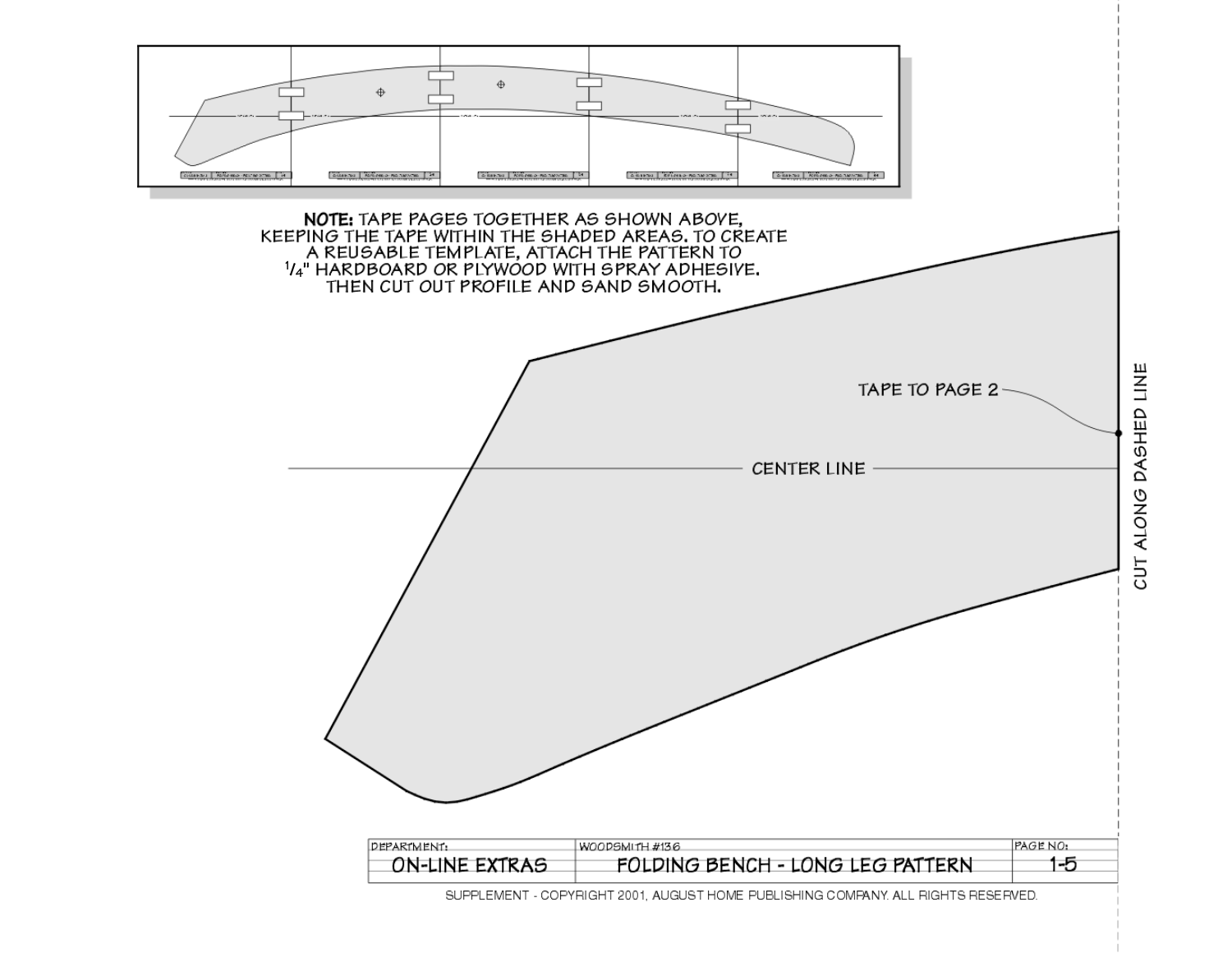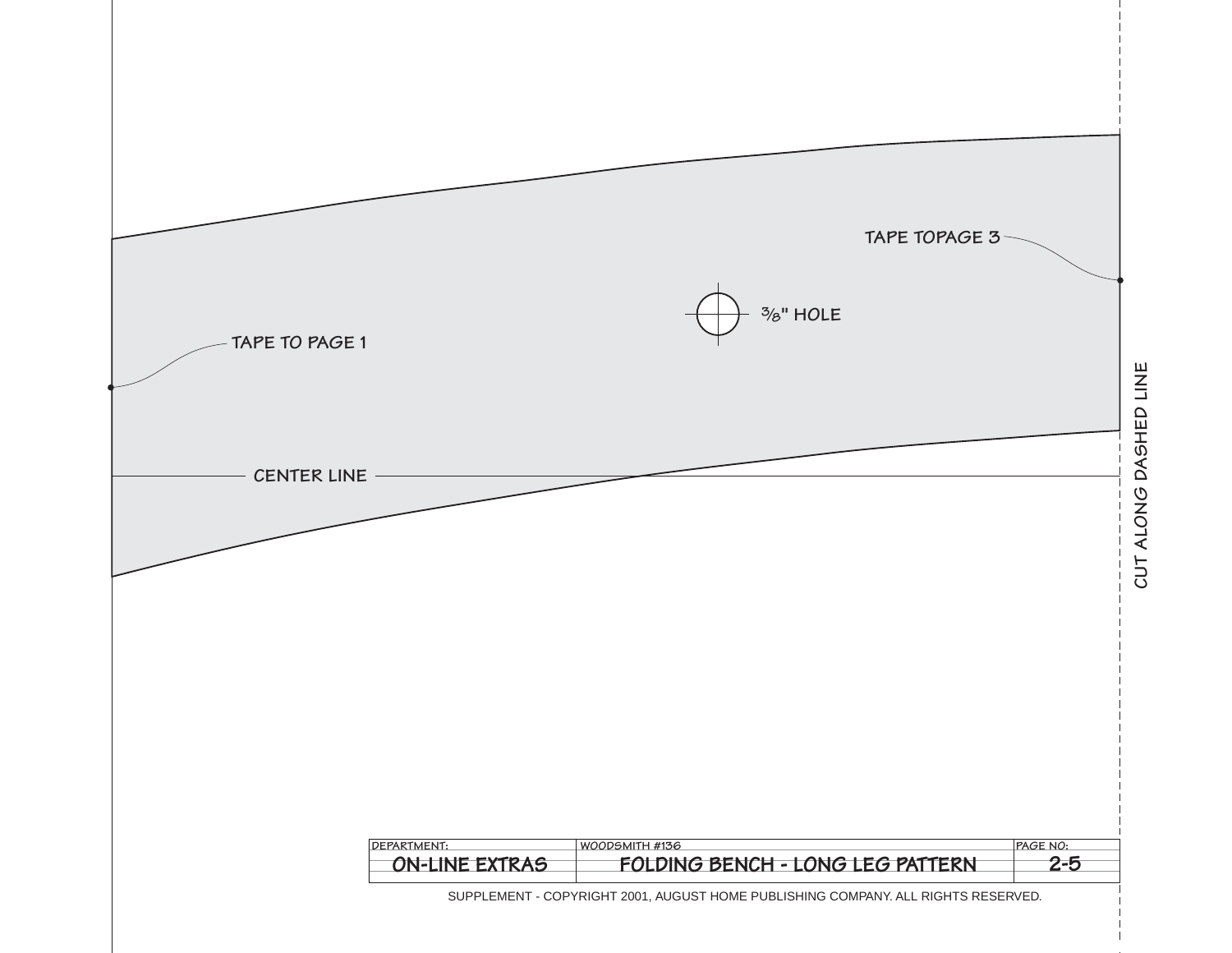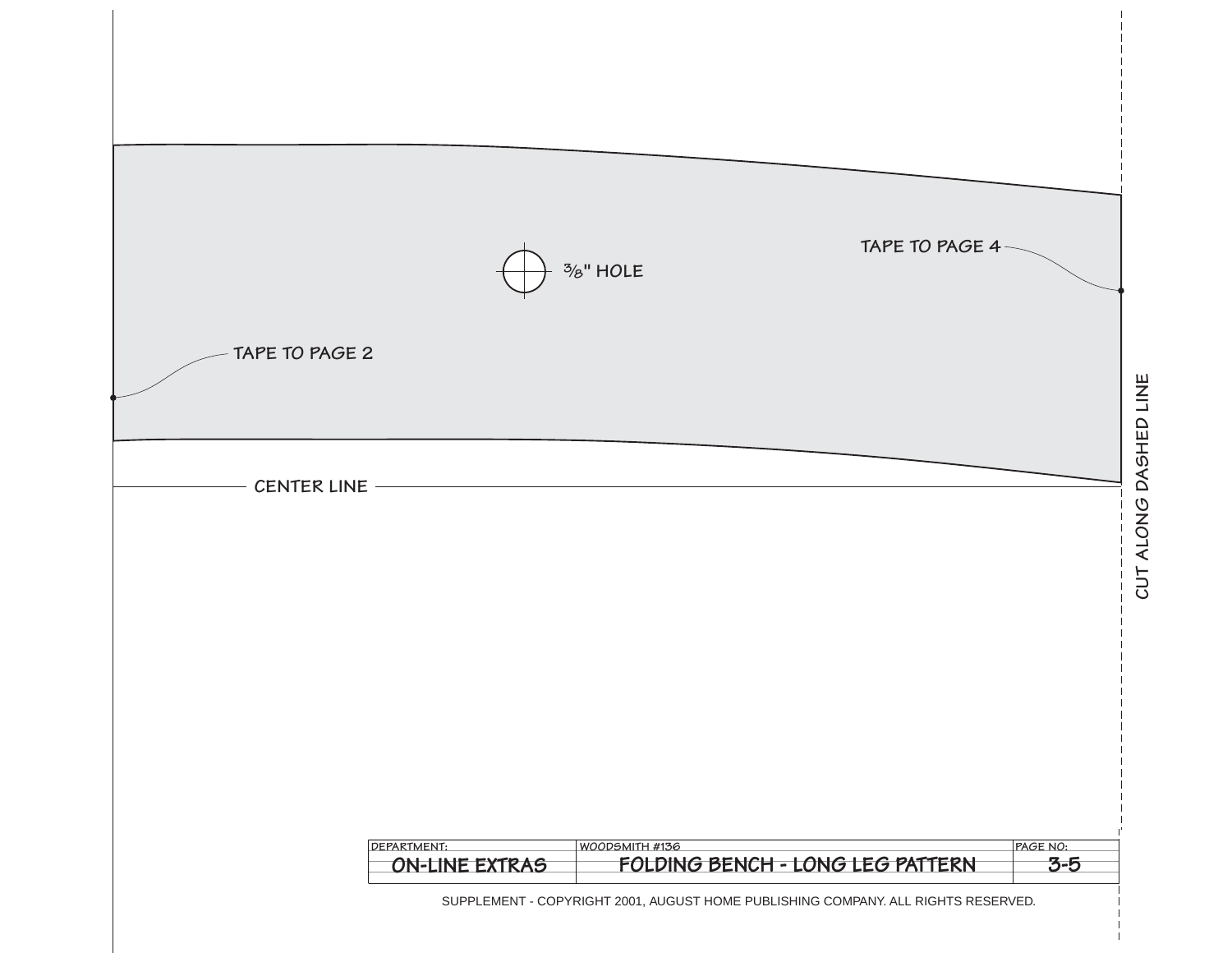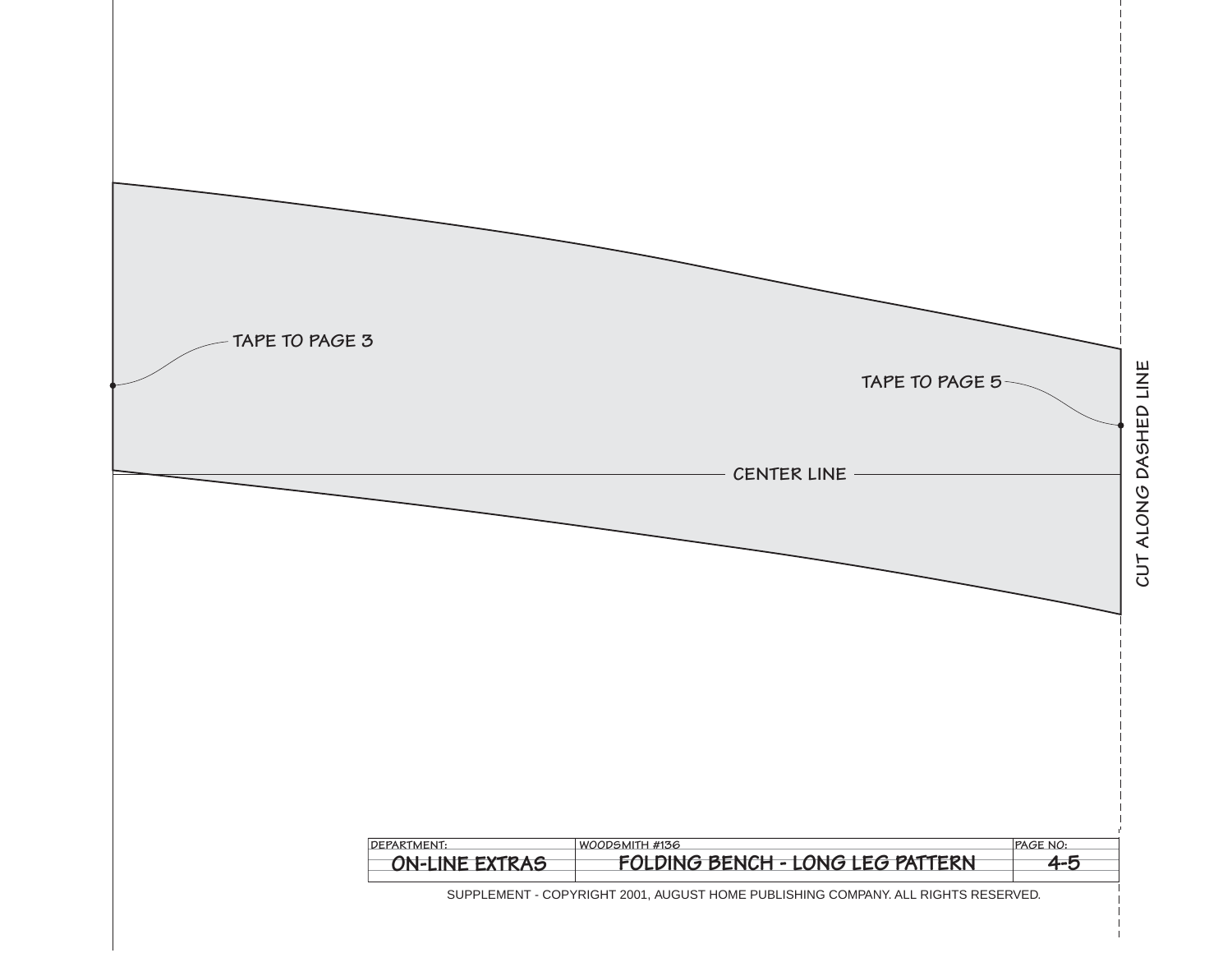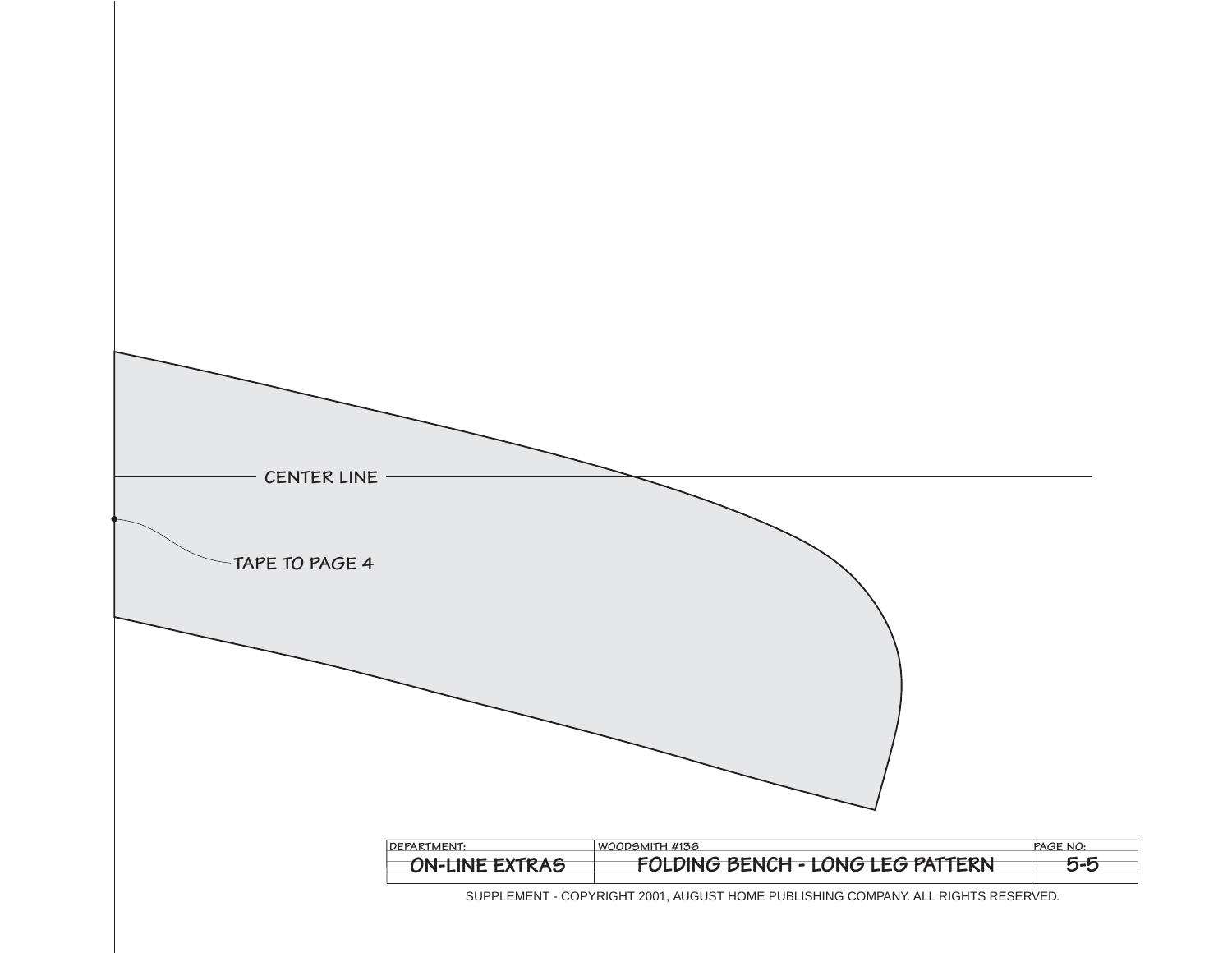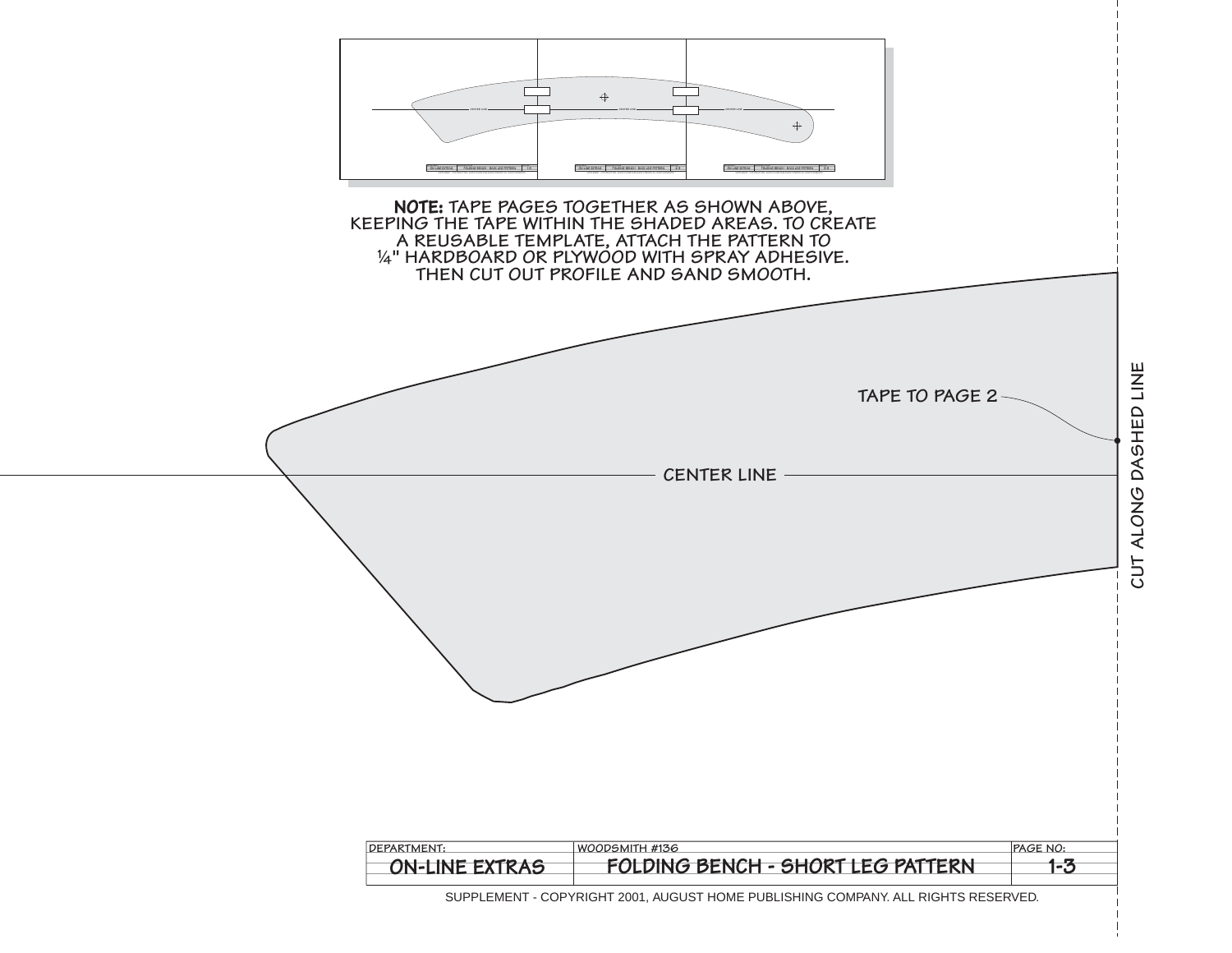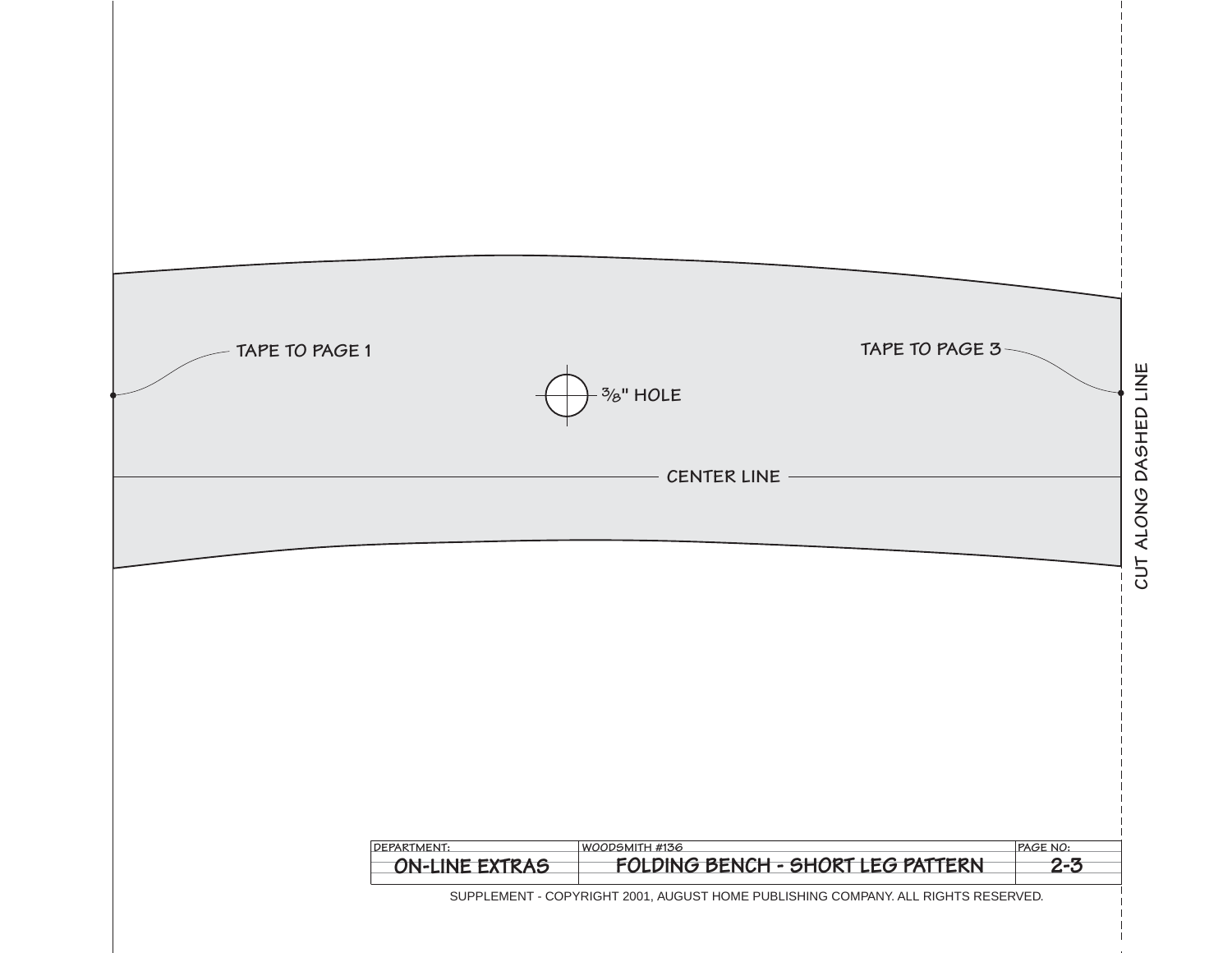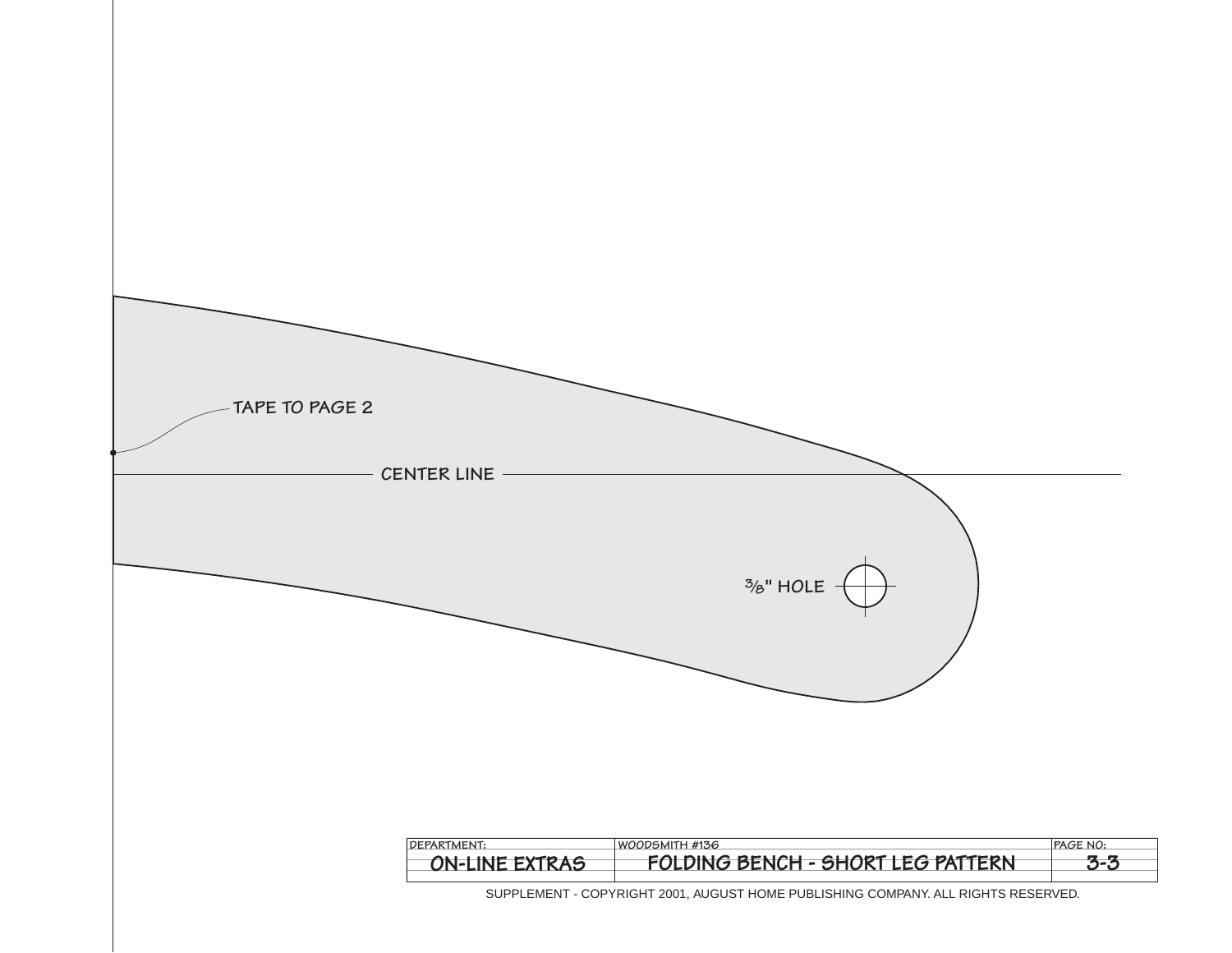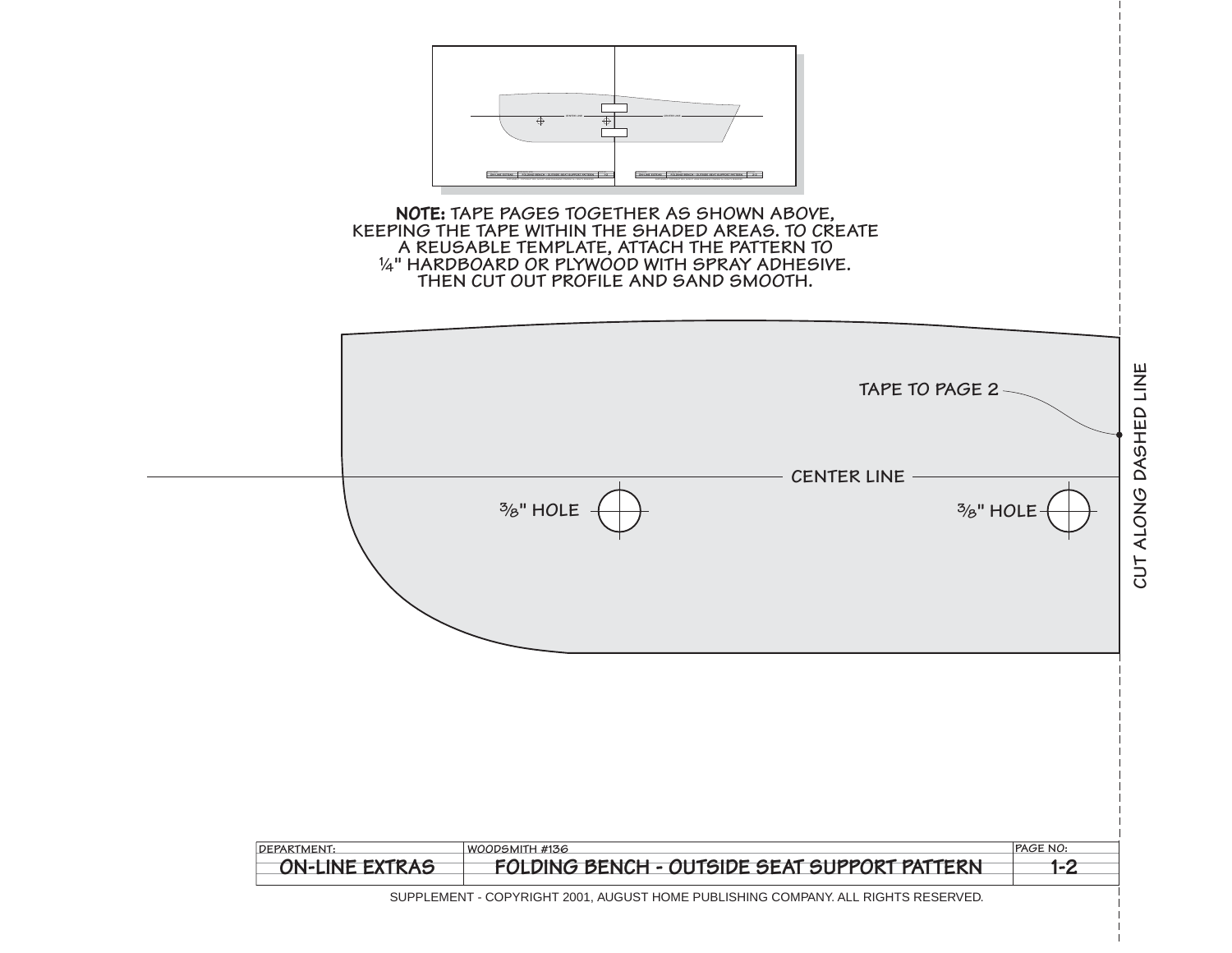| TAPE TO PAGE 1 | CENTER LINE |  |  |
|----------------|-------------|--|--|
|                |             |  |  |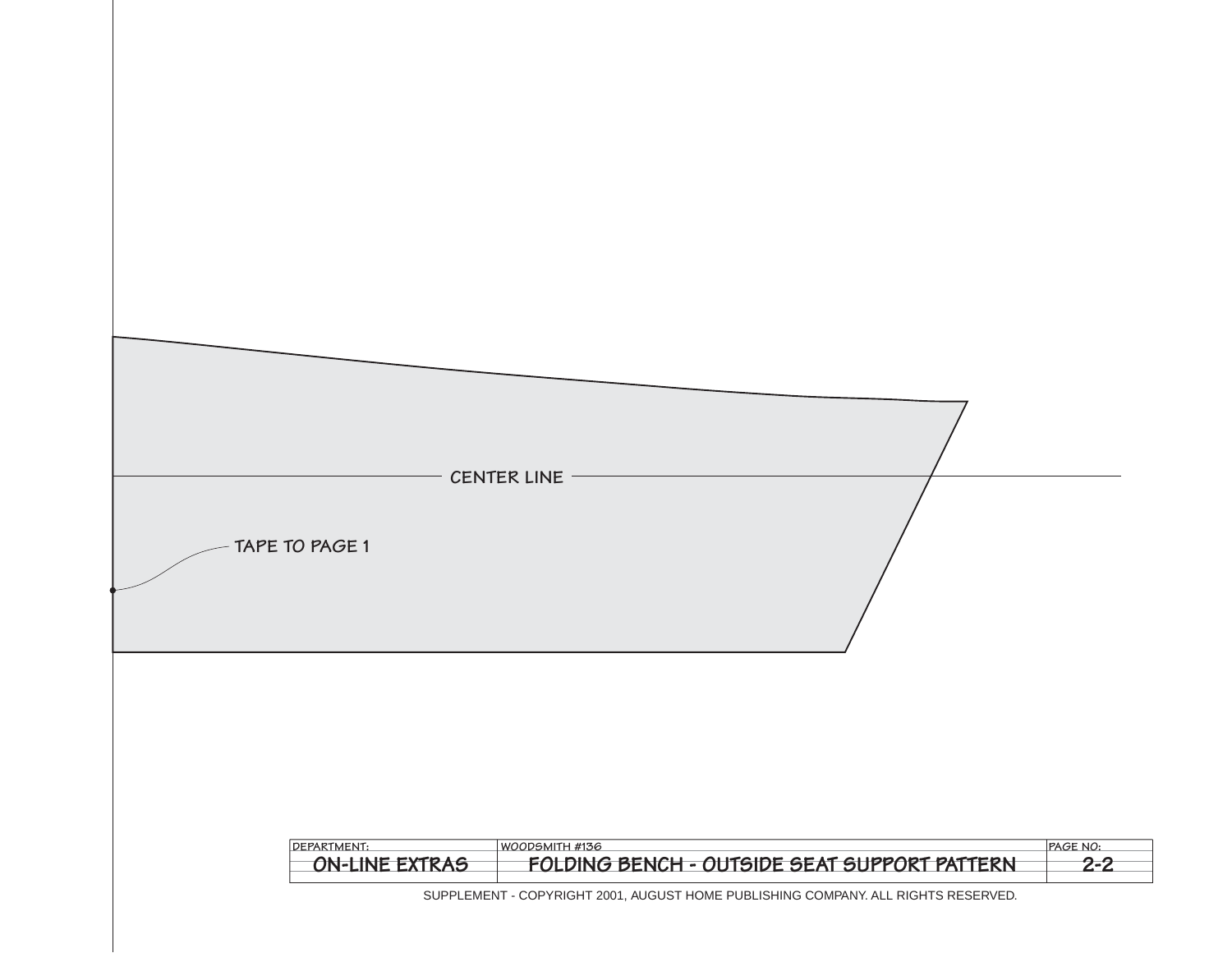